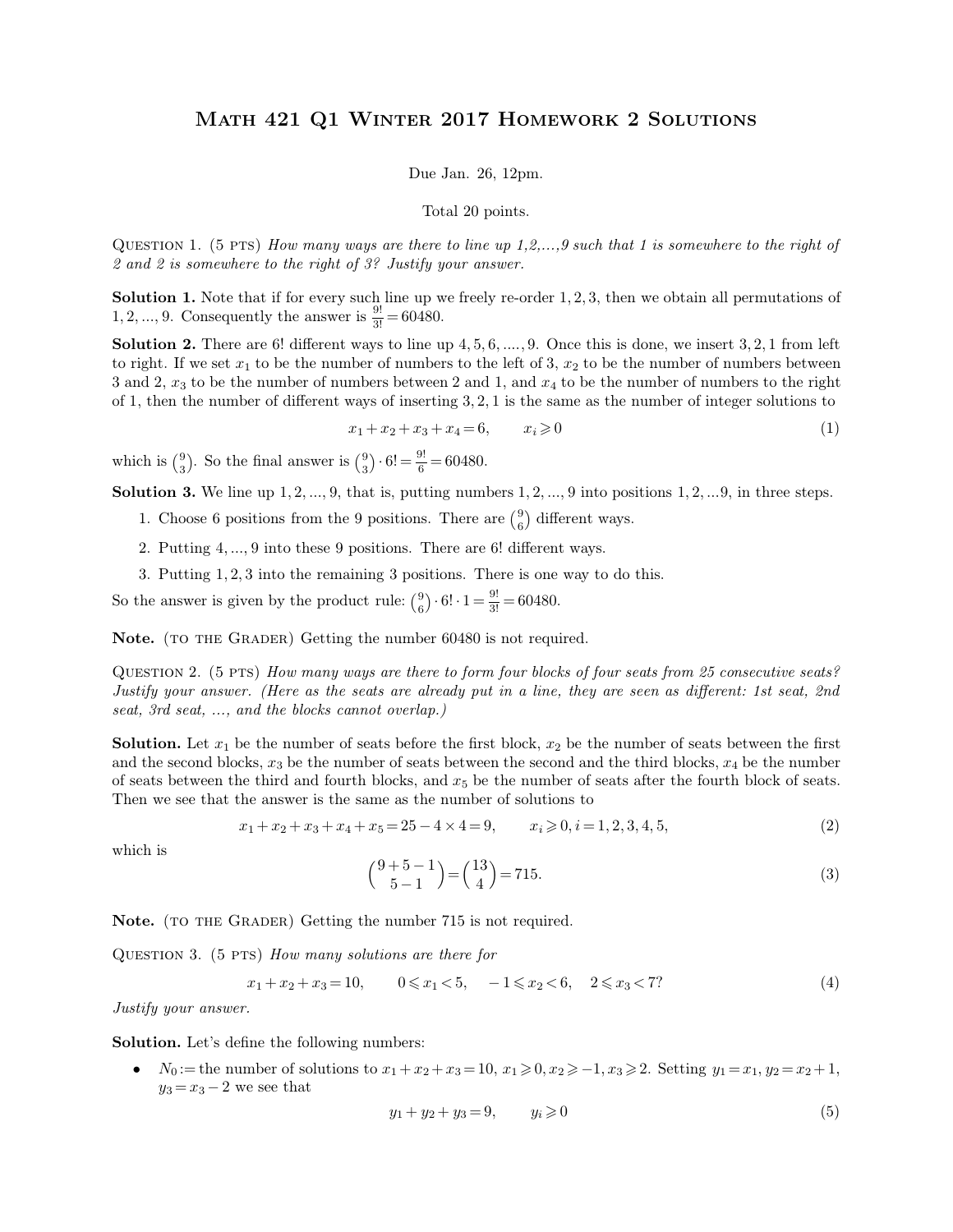so

$$
N_0 = \left(\frac{11}{2}\right) = 55.\tag{6}
$$

so<br>  $N_0 = \binom{11}{2} = 55.$  (6)<br>  $N_1 :=$  the number of solutions to  $x_1 + x_2 + x_3 = 10$ ,  $x_1 \ge 5, x_2 \ge -1, x_3 \ge 2$ . Setting  $y_1 = x_1 - 5, y_2 = x_2 + 1, y_3 = x_3 - 2$  we see that<br>  $y_1 + y_2 + y_3 = 4,$   $y_i \ge 0$  (7) *N*<sub>1</sub> := the number of solutions to  $x_1 + x_2 + x_3 = 10$ ,  $x_1 \ge 5$ ,  $x_2 \ge -1$ ,  $x_3 \ge 2$ . Setting  $y_1 = x_1 - 5$ ,  $y_2 = x_2 + 1$ ,

$$
y_1 + y_2 + y_3 = 4, \t y_i \geq 0 \t(7)
$$

so

$$
N_1 = {6 \choose 2} = 15.
$$
\n
$$
2 + x_3 = 10, x_1 \ge 0, x_2 \ge 6, x_3 \ge 2.
$$
\nWe have\n
$$
N_2 = {4 \choose 2} = 6.
$$
\n(9)

*N*<sub>2</sub> := the number of solutions to  $x_1 + x_2 + x_3 = 10$ ,  $x_1 \ge 0$ ,  $x_2 \ge 6$ ,  $x_3 \ge 2$ . We have

\n- \n
$$
N_2 :=
$$
 the number of solutions to  $x_1 + x_2 + x_3 = 10$ ,  $x_1 \geqslant 0$ ,  $x_2 \geqslant 6$ ,  $x_3 \geqslant 2$ . We have\n  $N_2 = \binom{4}{2} = 6.$ \n
\n- \n $N_3 :=$  the number of solutions to  $x_1 + x_2 + x_3 = 10$ ,  $x_1 \geqslant 0$ ,  $x_2 \geqslant -1$ ,  $x_3 \geqslant 7$ . We have\n  $N_3 :=$ \n $(6)$ \n $N_3 =$ \n $(10)$ \n
\n

\n- \n
$$
N_3 :=
$$
 the number of solutions to  $x_1 + x_2 + x_3 = 10$ ,  $x_1 \ge 0$ ,  $x_2 \ge -1$ ,  $x_3 \ge 7$ . We have\n  $N_3 = \binom{6}{2} = 15.$ \n
\n- \n $N_4 :=$  the number of solutions to  $x_1 + x_2 + x_3 = 10$ ,  $x_1 \ge 5$ ,  $x_2 \ge 6$ ,  $x_3 \ge 2$ . We have\n  $N_4 = 0.$ \n
\n
\n\n(11)\n

$$
V_4 = 0.\t\t(11)
$$

*N*<sub>4</sub> := the number of solutions to  $x_1 + x_2 + x_3 = 10$ ,  $x_1 \ge 5$ ,  $x_2 \ge 6$ ,  $x_3 \ge 2$ . We have<br>  $N_4 = 0$ .<br>  $N_5 :=$  the number of solutions to  $x_1 + x_2 + x_3 = 10$ ,  $x_1 \ge 5$ ,  $x_3 \ge 7$ ,  $x_2 \ge -1$ . We have *N*<sub>5</sub> := the number of solutions to *x*<sub>1</sub> + *x*<sub>2</sub> + *x*<sub>3</sub> = 10, *x*<sub>1</sub> ≥ 5, *x*<sub>3</sub> ≥ 7, *x*<sub>2</sub> ≥ −1. We have<br> *N*<sub>5</sub> = 0. (12)<br>
• *N*<sub>6</sub> := the number of solutions to *x*<sub>1</sub> + *x*<sub>2</sub> + *x*<sub>3</sub> = 10, *x*<sub>1</sub> ≥ 0, *x*<sub>2</sub> *N*<sub>5</sub> := the number of solutions to *x*<sub>1</sub> + *x*<sub>2</sub> + *x*<sub>3</sub> = 10, *x*<sub>1</sub> ≥ 5, *x*<sub>3</sub> ≥ 7, *x*<sub>2</sub> ≥ −1. We have<br> *N*<sub>6</sub> := the number of solutions to *x*<sub>1</sub> + *x*<sub>2</sub> + *x*<sub>3</sub> = 10, *x*<sub>1</sub> ≥ 0, *x*<sub>2</sub> ≥ 6, *x*<sub>3</sub> ≥ 7. We

$$
V_5 = 0.\t\t(12)
$$

$$
x_3 = 10, x_1 \ge 0, x_2 \ge 6, x_3 \ge 7.
$$
 We have  
\n
$$
N_6 = 0.
$$
 (13)  
\n
$$
x_3 = 10, x_1 \ge 5, x_2 \ge 6, x_3 \ge 7.
$$
 We have  
\n
$$
N_7 = 0.
$$
 (14)

•  $N_7 :=$  the number of<br>Then the answer is

$$
N_7 = 0.\t(14)
$$

Then the answer is  
\n
$$
N_0 - (N_1 + N_2 + N_3 - N_4 - N_5 - N_6 + N_7) = 19.
$$
\n(15)  
\n**Note.** (TO THE GRADER) It is OK to leave  $N_0, ..., N_3$  are combination numbers.

**Note.** (TO THE GRADER) It is OK to leave  $N_0$ , ...,  $N_3$  are combination numbers.<br>Question 4. (5 PTS) *A bag of coins contains eight nickles, four dimes, and three quarters. Assuming that* coins of any one denomination *Note.* (TO THE GRADER) It is OK to leave  $N_0$ , ...,  $N_3$  are combination numbers.<br>QUESTION 4. (5 PTS) *A bag of coins contains eight nickles, four dimes, and three quarters. Assuming that* coins of any one denomination **Note.** (TO THE GRADER) It is OK to lea<br>
QUESTION 4. (5 PTS) A bag of coins controins of any one denomination are identity<br>
from the bagful? Justify your answer. QUESTION 4. (5 PTS) A bag of coins contains eight nickles, four dimes, and three coins of any one denomination are identical, in how many ways can a collectio from the bagful? Justify your answer.<br>**Solution.** The answer i **Solution.** The answer is the same as the number of integer solutions to  $x_1 + x_2 + x_3 = 10$ ,  $0 \le x_1 \le 8$ ,  $0 \le x_2 \le 4$ ,  $0 \le x_3 \le 3$ .<br>Setting  $N_0, ..., N_7$  to be the number of solutions to the following problems:<br>•  $N_0: x_1 +$ 

$$
x_1 + x_2 + x_3 = 10, \qquad 0 \le x_1 \le 8, \quad 0 \le x_2 \le 4, \quad 0 \le x_3 \le 3. \tag{16}
$$

- $\binom{12}{2} = 66.$
- *x*<sub>1</sub> + *x*<sub>2</sub> + *x*<sub>3</sub> = 10,  $0 \le x_1 \le 8$ ,  $0 \le x_2 \le 4$ , 0<br> *N*<sub>0</sub>: *x*<sub>1</sub> + *x*<sub>2</sub> + *x*<sub>3</sub> = 10, *x*<sub>1</sub>, *x*<sub>2</sub>, *x*<sub>3</sub>  $\ge$  0; Thus *N*<sub>0</sub> =  $\binom{12}{2}$  = 66.<br>
 *N*<sub>1</sub>: *x*<sub>1</sub> + *x*<sub>2</sub> + *x*<sub>3</sub> = 10, *x*<sub>1</sub>  $\ge$  9,  $(3) - 3$
- $x_1 + x_2 + x_3 = 10,$   $0 \le x_1 \le 8,$   $0 \le x_2 \le 4,$   $0 \le x_3$ <br> *x*<sub>0</sub>: *x*<sub>1</sub> + *x*<sub>2</sub> + *x*<sub>3</sub> = 10, *x*<sub>1</sub>, *x*<sub>2</sub>, *x*<sub>3</sub>  $\ge$  0; Thus  $N_0 = \binom{12}{2} = 66.$ <br>
  $N_1: x_1 + x_2 + x_3 = 10, x_1 \ge 9, x_2, x_3 \ge 0$ ; Thus  $N_1 = \binom{3}{2} = 3.$  $\binom{7}{2} = 21.$ *N*<sub>0</sub>:  $x_1 + x_2 + x_3 = 10$ ,  $x_1, x_2, x_3 \ge 0$ ; Thus  $N_0 = \binom{22}{2} = 66$ .<br> *N*<sub>1</sub>:  $x_1 + x_2 + x_3 = 10$ ,  $x_1 \ge 9$ ,  $x_2, x_3 \ge 0$ ; Thus  $N_1 = \binom{3}{2} = 3$ .<br> *N*<sub>2</sub>:  $x_1 + x_2 + x_3 = 10$ ,  $x_1 \ge 0$ ,  $x_2 \ge 5$ ,  $x_3 \ge 0$ ; Thus  $N_2 =$ •  $N_1: x_1 + x_2 + x_3 = 10, x_1 \ge 9, x_2, x_3 \ge 0$ ; Thus  $N_1 = \binom{3}{2} = 3$ .<br>
•  $N_2: x_1 + x_2 + x_3 = 10, x_1 \ge 0, x_2 \ge 5, x_3 \ge 0$ ; Thus  $N_2 = \binom{7}{2} = 21$ .<br>
•  $N_3: x_1 + x_2 + x_3 = 10, x_1 \ge 0, x_2 \ge 0, x_3 \ge 4$ ; Thus  $N_3 = \binom{8}{2} = 28$ .<br>
•
- $\binom{8}{2} = 28.$
- 
-